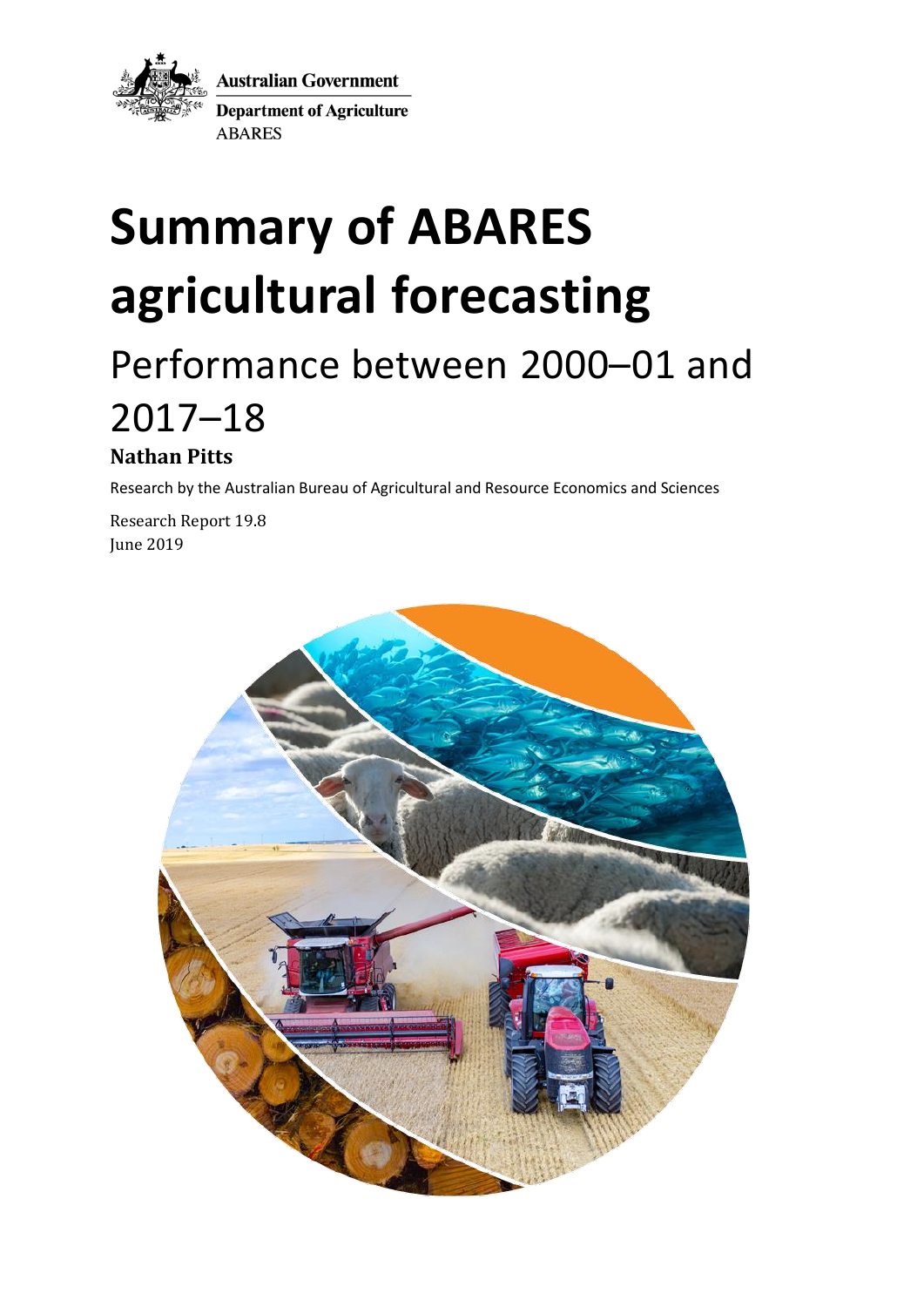#### © Commonwealth of Australia 2019

#### **Ownership of intellectual property rights**

Unless otherwise noted, copyright (and any other intellectual property rights, if any) in this publication is owned by the Commonwealth of Australia (referred to as the Commonwealth).

#### **Creative Commons licence**

All material in this publication is licensed under a Creativ[e Commons Attribution 4.0 International Licence](https://creativecommons.org/licenses/by/4.0/legalcode) except content supplied by third parties, logos and the Commonwealth Coat of Arms.

Inquiries about the licence and any use of this document should be emailed t[o copyright@agriculture.gov.au.](mailto:copyright@agriculture.gov.au)



#### **Cataloguing data**

This publication (and any material sourced from it) should be attributed as: Pitts, N 2019, *Summary of ABARES agricultural forecasting*, ABARES research report, Canberra, June. CC BY 4.0. <https://doi.org/10.25814/5cf8f05ab3780>

ISBN 978-1-74323-438-9

ISSN 1447-8358

This publication is available a[t http://www.agriculture.gov.au/abares/research-topics/agricultural-forecasting.](http://www.agriculture.gov.au/abares/research-topics/agricultural-forecasting)

Department of Agriculture GPO Box 858 Canberra ACT 2601 Telephone 1800 900 090 We[b agriculture.gov.au](http://agriculture.gov.au/)

The Australian Government acting through the Department of Agriculture, represented by the Australian Bureau of Agricultural and Resource Economics and Sciences, has exercised due care and skill in preparing and compiling the information and data in this publication. Notwithstanding, the Department of Agriculture, ABARES, its employees and advisers disclaim all liability, including liability for negligence and for any loss, damage, injury, expense or cost incurred by any person as a result of accessing, using or relying on any of the information or data in this publication to the maximum extent permitted by law.

#### **Acknowledgements**

I would like to thank Andrew Cameron, Matt Miller, Peter Gooday, Rohan Nelson and Tim Whitnall for their comments and feedback on this report.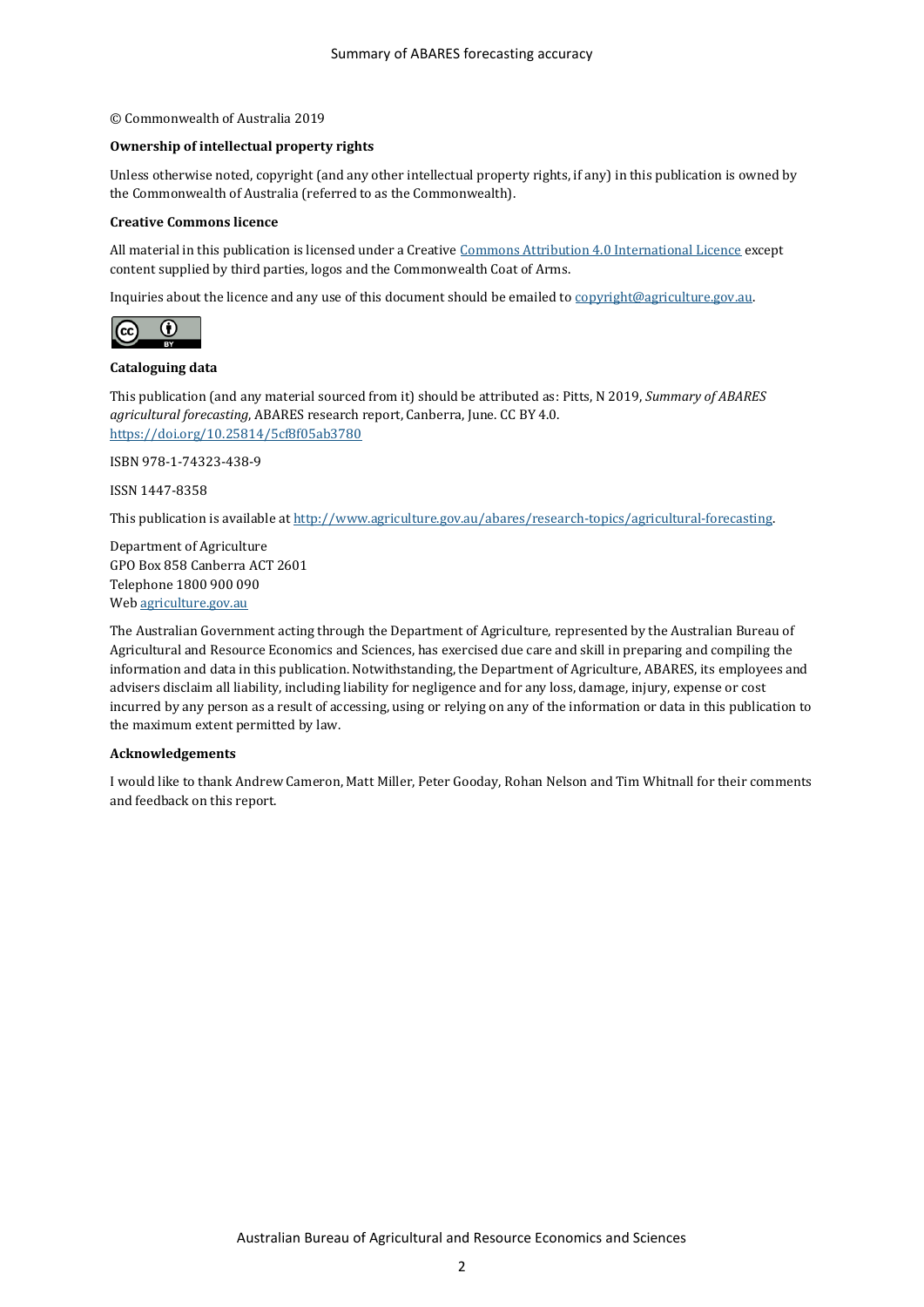## Introduction

ABARES publishes agricultural forecasts in the Australian crop report and Agricultural commodities publications. These cover domestic and global production, consumption, exports and commodity prices. ABARES bases these forecasts on economic and agronomic assessments of data and information from various sources—supported by discussions with industry experts, use of quantitative analytical tools and professional judgement. Observed outcomes can differ from forecasts for a number of reasons. The most apparent is when critical forecast assumptions are not realised and are revised in later publications.

Forecasts issued in September are used to examine historical ABARES forecast performance in this snapshot. These forecasts are issued with a minimum of 9 months remaining in the forecast financial year—depending on the availability of observations. Between 2000–01 and 2017–18, ABARES September forecasts have an average forecast error of:

- 11% for total winter crop production.
- 2% for total meat production.
- 10% for global indicator prices averaged across major commodities.
- 6% for the total value of agricultural exports.
- 15% for export volumes averaged across major commodities.

Forecast errors generally decrease in later releases, when ABARES updates its previous assumptions to account for new information. Furthermore, total agricultural forecast error is lower than the forecast error of its components, due to lower forecast errors for major agricultural commodities.

### **1.1 Winter crop production**

Since 2000–01 September forecasts of total winter crop production have an 11% forecast error and are downward biased by 1% (this means that on average, ABARES underestimates winter crop production by 1%). Forecast error is higher for seasons with significant climatic events, especially those influenced by the positive and negative phases of the El Niño–Southern Oscillation and Indian Ocean Dipole (IOD). If the seasons affected by an El Niño or positive IOD event are excluded, average forecast error decreases to 8%. Forecast error is lower for growing seasons affected by a La Niña or negative IOD event since the crop production effects are generally smaller.

Compared to ABARES forecasts, a naïve model that uses a rolling 10–year average to forecast winter crop production has a significantly higher forecast error of 25%. This is due to the variability of Australian winter crop production.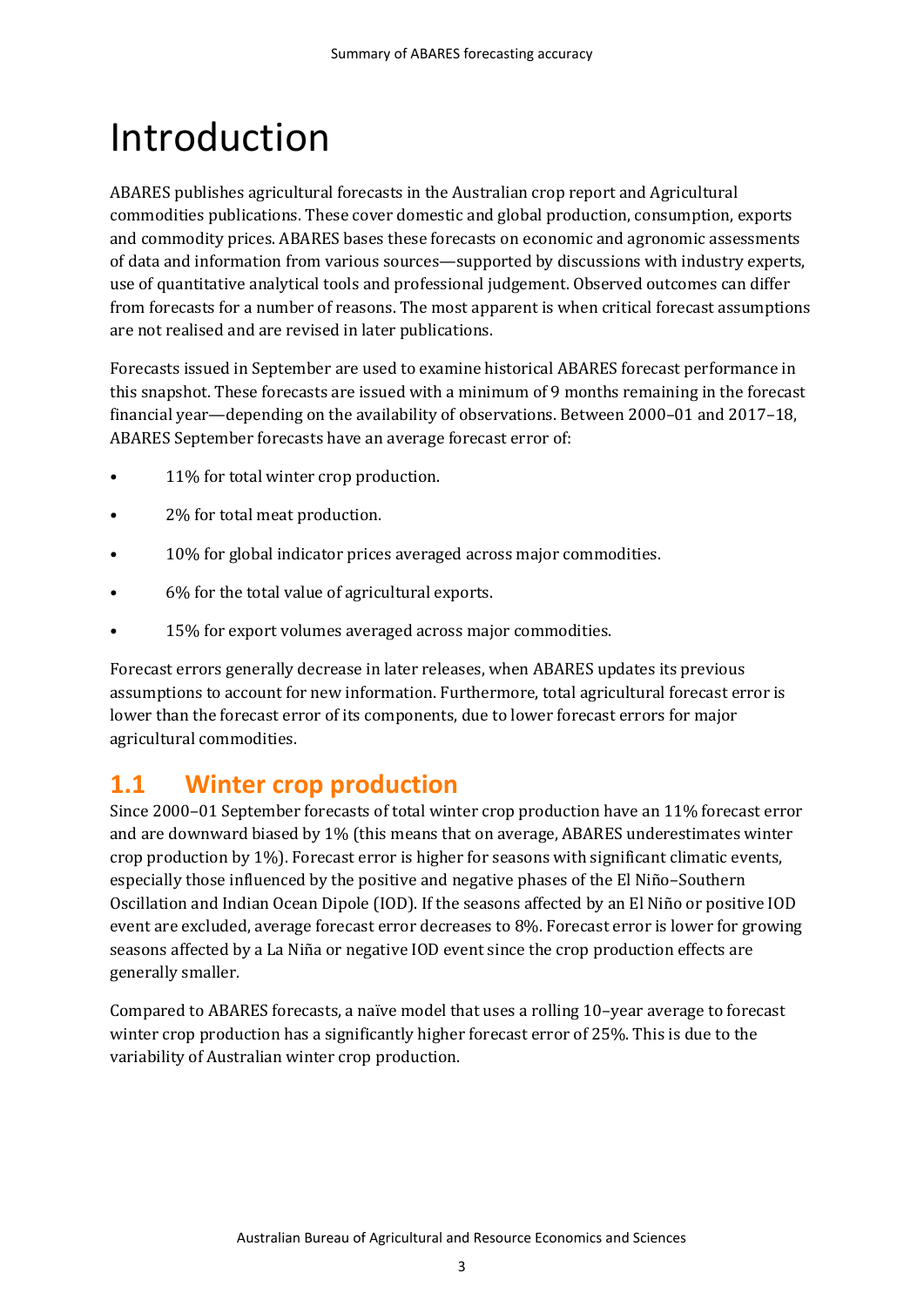

### **Winter crop production, ABS estimates and ABARES September forecasts, 2000–01 to 2017–18**

Sources: Australian Bureau of Agricultural and Resource Economics and Sciences; Australian Bureau of Statistics (ABS); Australian Bureau of Meteorology

### **1.2 Livestock production**

The forecast error for livestock production is lower than for crop production. This is because flock dynamics connect livestock production across years, reducing year-on-year fluctuations. Between 2000–01 and 2017–18, the total meat production forecast has a 2% forecast error. The forecast errors for beef and veal (4%), chicken meat (5%), and lamb (4%) are generally uncorrelated. Total meat production forecasts are downward biased by 1%.

### **Australian agricultural production indexes, winter crops and meat, 2000–01 to 2017–18**



Note: For indexes, 2000–01=100. Meat includes beef and veal, chicken, goat, lamb, mutton and pig. Source: Australian Bureau of Statistics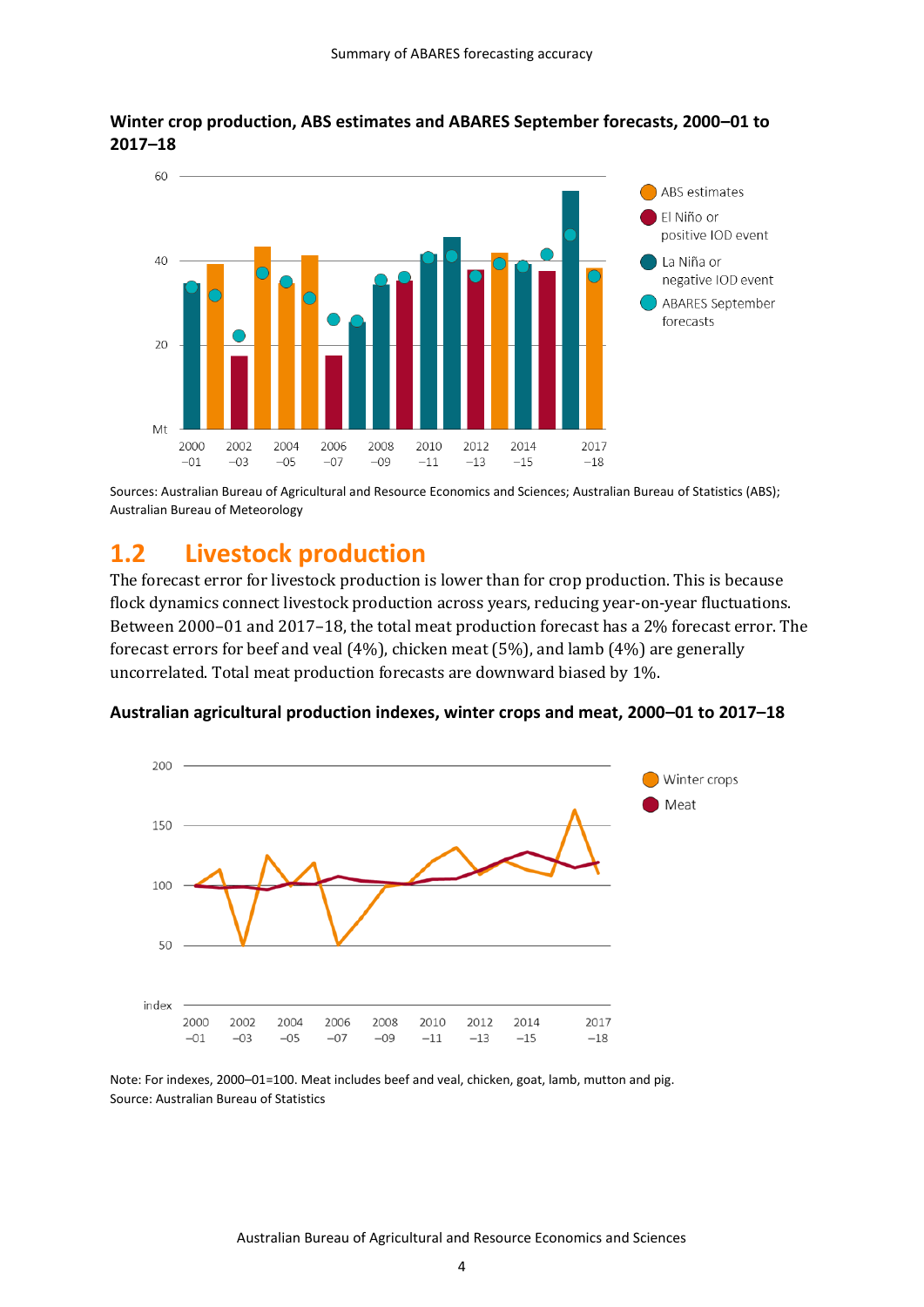

**Beef production, ABS estimates vs ABARES September forecasts, 2000–01 to 2017–18**

Sources: Australian Bureau of Agricultural and Resource Economics and Sciences, Australian Bureau of Statistics (ABS)

### **1.3 Indicator prices**

Since 2000–01 September indicator price forecasts have an average forecast error of 10%. Over this period, 64% of all ABARES September price forecasts for major commodities were within 10% of actual values, with 81% within 15%. This indicates that average forecast error is strongly influenced by a minority of observations with higher forecast error, partially due to higher average forecast errors for sugar. Price forecasts over this period were downwards biased by 2%. Alternatively, if forecasts are made by a naïve model that uses the average of observed prices between July and September of that year, average forecast error increases to 19%.

|          | Average forecast<br>error | Forecast bias a | Proportion of<br>forecasts within<br>10% of actuals | Proportion of<br>forecasts within<br>15% of actuals | Naïve model<br>forecast<br>accuracy b |
|----------|---------------------------|-----------------|-----------------------------------------------------|-----------------------------------------------------|---------------------------------------|
| Wheat    | 9%                        | $-2\%$          | 72%                                                 | 83%                                                 | 15%                                   |
| Barley c | 10%                       | $-2\%$          | 61%                                                 | 78%                                                 | 21%                                   |
| Canola d | 12%                       | 3%              | 50%                                                 | 67%                                                 | 18%                                   |
| Sugar    | 18%                       | $-1\%$          | 50%                                                 | 67%                                                 | 37%                                   |
| Cotton   | 11%                       | $-1\%$          | 67%                                                 | 78%                                                 | 23%                                   |
| Beef     | 5%                        | $-2\%$          | 89%                                                 | 100%                                                | 11%                                   |
| Lamb     | 10%                       | $-4%$           | 67%                                                 | 83%                                                 | 12%                                   |
| Wool     | 9%                        | $-5%$           | 67%                                                 | 83%                                                 | 16%                                   |
| Milk     | 9%                        | $-5%$           | 56%                                                 | 89%                                                 | na                                    |

### **ABARES price forecast error, 2000–01 to 2017–18**

Notes: a Forecast bias is defined as the average percentage difference between ABARES September forecasts and actual observations. b Naïve forecasts use the average of observed prices between July and September as a fiscal year forecast. c Before 2010–11, a US no. 2 yellow corn, fob Gulf series was used as the coarse grains indicator price rather than a barley indicator price. As a result, barley forecast accuracy accounts for accuracy of coarse grains prices between 2000–01 and 2010–11 and barley prices between 2011–12 and 2017–18. d Before 2010–11 a US no. 2 soybeans, fob Gulf was used as an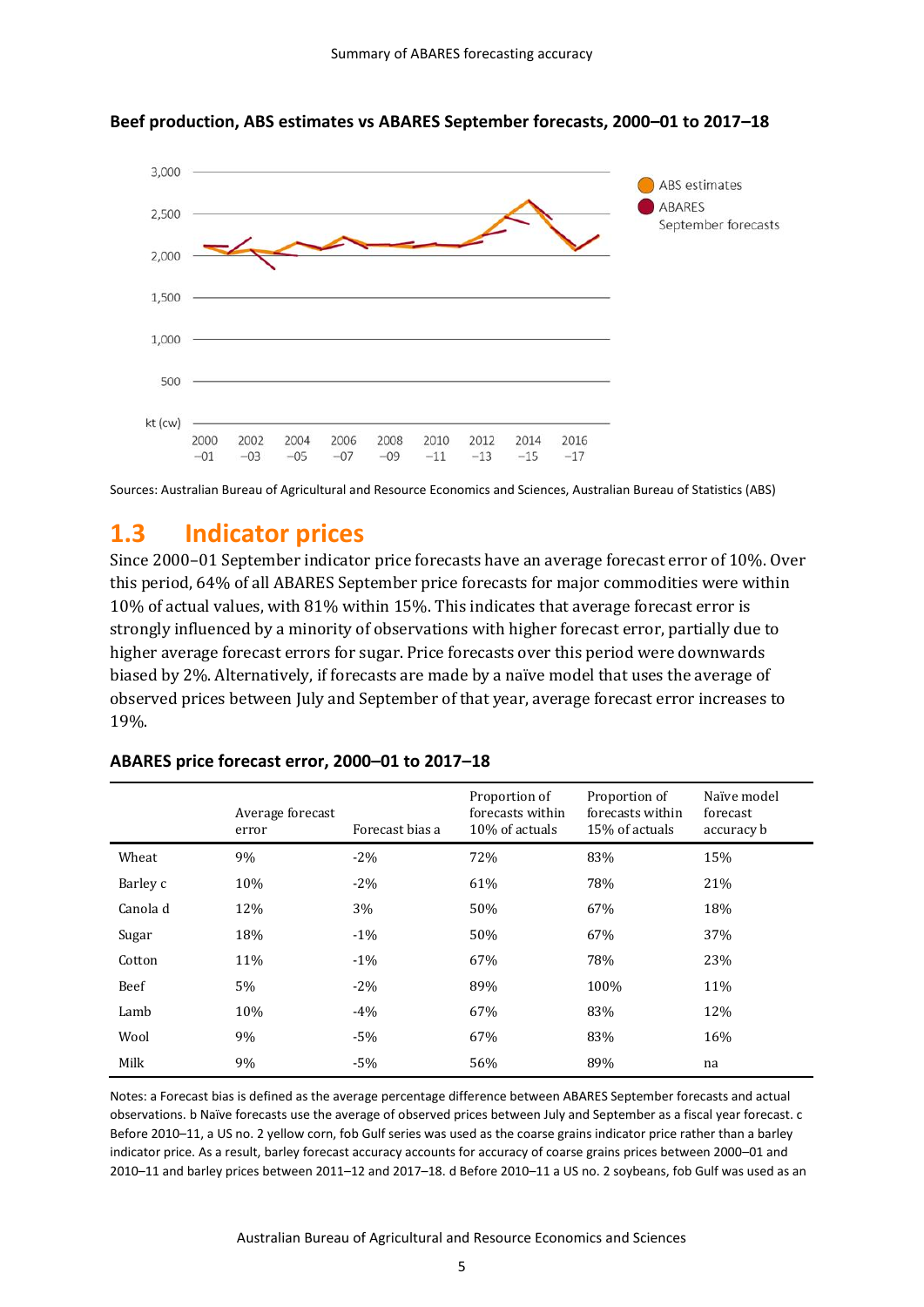oilseeds indicator price rather than a canola indicator price. As a result, canola forecast accuracy consists of oilseeds price forecasts between 2000–01 and 2010–11 and canola prices between 2011–12 and 2017–18.

With a high share of Australian agricultural production exported, returns to Australian producers are highly dependent on global market developments. Furthermore, forecast error is correlated across some commodities, due to global climatic conditions that have similar production impacts on multiple commodities. Forecast errors for corn, soybean and wheat indicator prices were highly correlated between 2000–01 and 2017–18 due to shared major producers across commodities and consistent feed demand drivers.



### **Forecast error, grains and oilseeds prices, 2000–01 to 2017–18**

Note: Forecast error is defined as September forecasts less actual prices, divided by actual prices. Sources: Australian Bureau of Agricultural and Resource Economics and Science; International Grains Council; US Department of Agriculture

### **1.4 Export values and volumes**

Export value errors can potentially arise from errors in export unit values and changes in export volumes. Forecasts of export values since 2000–01 have a forecast error of 17% averaged across major commodities. There is an average forecast error of 14% for total grains, oilseeds and pulses, 14% for total meat exports and 6% for total agricultural export values. Total agricultural export forecast error is lower than forecast error of its components because forecast error is largely uncorrelated across cropping and livestock industries. Export unit values—the trade weighted average of export prices – have had a forecast error of 11%.